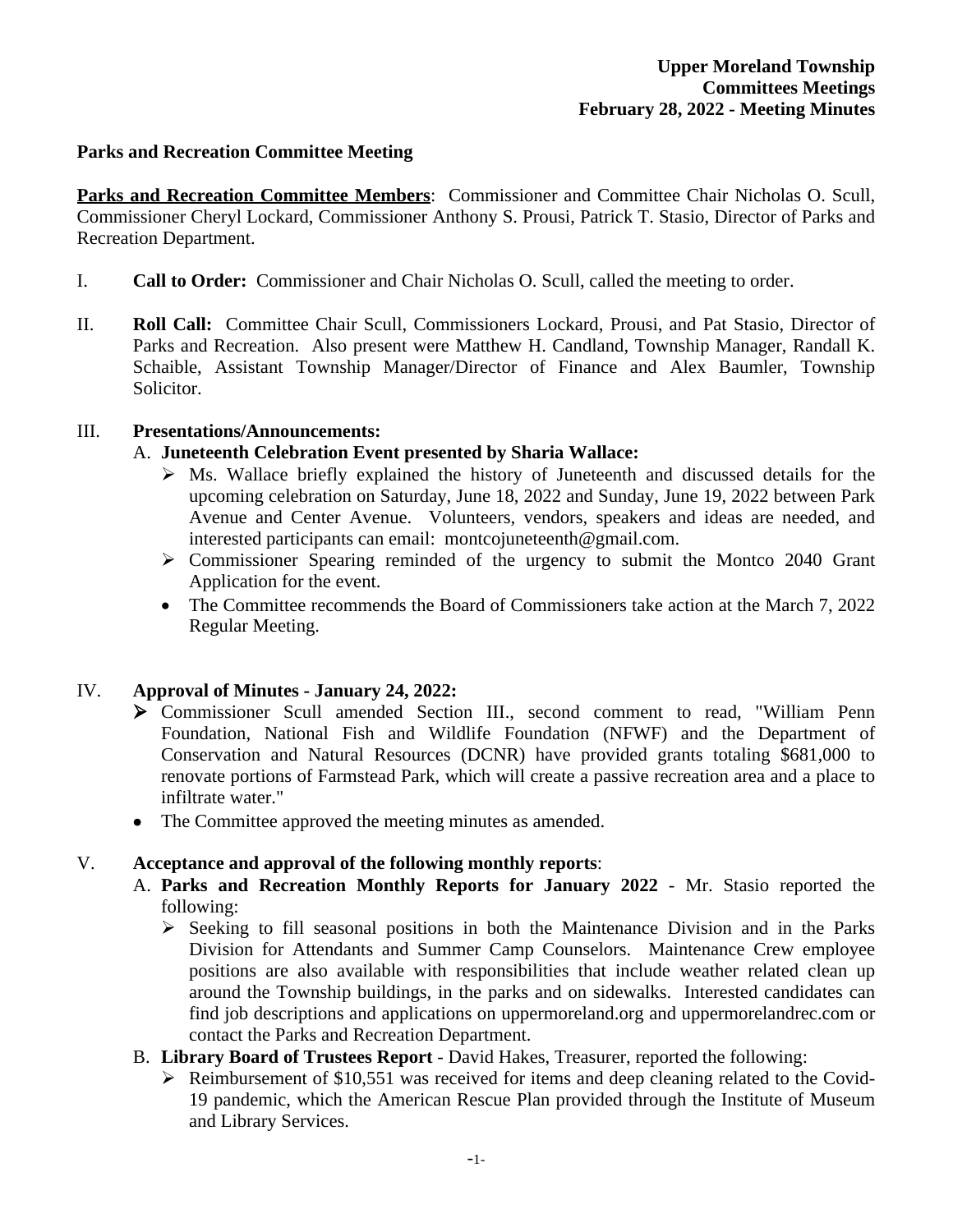- Montgomery County Office of Public Health issued an announcement as of today relaxing the mask guidelines, and the Library has moved to making masks optional for patrons and staff.
- Commissioner Prousi requested to receive the "Library Happenings" ahead of the Committee Meeting to help advertise events. Margie Peters, Director, will email the "Library Happenings" in advance to the Commissioners.

# $\triangleright$

# VI. **Old Business**:

A. Tree City USA:

- $\triangleright$  The Committee discussed minor language changes to the Shade Tree Ordinance.
- $\triangleright$  Sharia Wallace, a resident, inquired about planting fruit trees and Mr. Candland explained that they are required to be shade trees.
- The Committee recommends the Board of Commissioners take action at the March 7, 2022 Regular Meeting to advertise an ordinance.
- B. Farmstead Park Roof Project Covenant/Memorandum of Understanding:
	- The Committee discussed language in the Covenant and Memorandum.
	- The Committee recommends the Board of Commissioners take action at the March 7, 2022 Regular Meeting.
- C. Farmstead Park Special Events Alcohol Approval:
	- The Committee recommends the Board of Commissioners take action at the March 7, 2022 Regular Meeting.
- D. Parks and Recreation Advisory Council's Recommendations for a Master Plan Consultant Mr. Stasio reported the following:
	- $\triangleright$  The Advisory Council met on February 8, 2022 and approved the firm of Simon Collins as the consultant to provide services for the Woodlawn Park Master Plan, not to exceed \$44,485.
	- Tom Hasani, Ward 3 Council Member, commented support on the portfolio and quality of work provided by Simon Collins.
	- Dr. Lynnette Saunders, Environmental Advisory Council, requested the use of native plants in the project.
	- $\triangleright$  Mr. Stasio explained a Master Plan is expected in November and the next step will be to prepare construction documents.

## VII. **New Business:**

- A. Bonnet Lane Park Project Phase I Road Improvements Local Share Account Grant Application - Anton Kuhner discussed the following:
	- Details of the project's improvements that include the widening of Mill Road and a new road that connects from Mill Road to Bonnet Lane.
	- $\triangleright$  The grant application is for approximately \$740,000, state-wide, highly competitive and specifies improving the quality of life in a community.
	- $\triangleright$  The Committee recommends the Board of Commissioners take action at their March 7, 2022 Regular Meeting.
- B. Herbicide in Parks:
	- $\triangleright$  Mr. Stasio explained that vinegar solutions are not systemic, are most effective for targeted applications around playground equipment, not recommended for athletic fields and must be applied multiple times due to weather. He will provide additional information at the